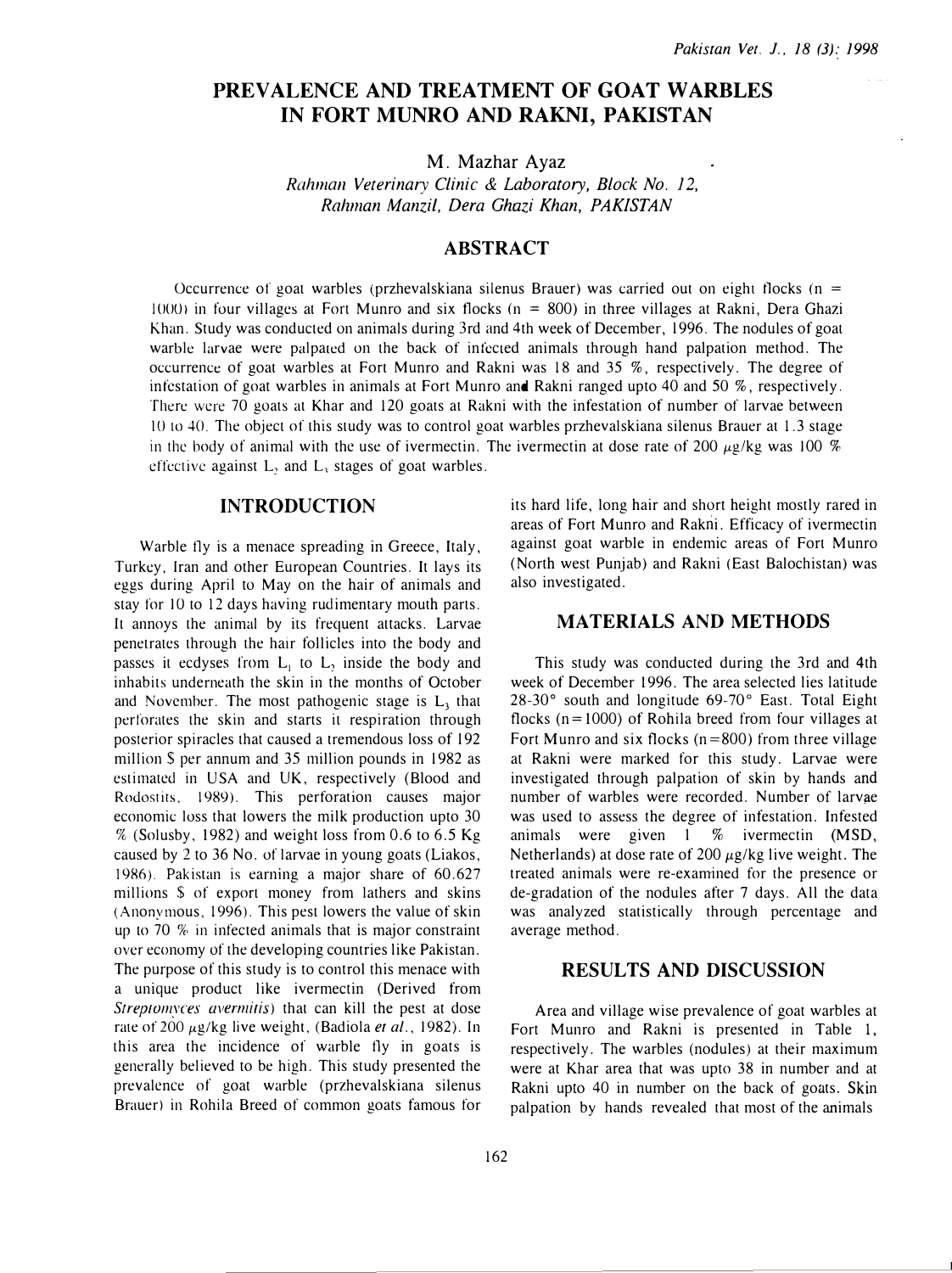| Village  | No. of Goats |          |        | No. of larvae $L_2$ & $L_3$ on goats |                      |                          |  |
|----------|--------------|----------|--------|--------------------------------------|----------------------|--------------------------|--|
|          | n            | Infested | %      | More than<br>10 < 40                 | More than<br>40 < 60 | Equal to<br>60 and above |  |
| Trimmu   | 400          | 40       | 10     | 30                                   | 10                   | $\blacksquare$           |  |
| Anari    | 200          | 30       | 15     | 30                                   |                      | $\sim$                   |  |
| Khar     | 200          | 80       | 40     | 70                                   | 18                   | ۰                        |  |
| Buzkashi | 200          | 30       | 15     | 10                                   | 10                   | $\sim$                   |  |
| Total    | 1000         | 180      | $*18%$ | 140                                  | 38                   |                          |  |

|  |  |  | Table 1: Prevalence of goat warbles at fort Munro area |  |  |  |
|--|--|--|--------------------------------------------------------|--|--|--|
|--|--|--|--------------------------------------------------------|--|--|--|

Table 2: Prevalence of goat warbles at Fort Rakni area

| Village | No. of Goats |          |         | No. of larvae L, & L, on goats |                            |                          |  |
|---------|--------------|----------|---------|--------------------------------|----------------------------|--------------------------|--|
|         | n            | Infested | %       | More than<br>10 < 40           | More than<br>40 < 60       | Equal to<br>60 and above |  |
| Rakni   | 300          | 150      | 50      | 120                            | $\ddot{\phantom{a}}$<br>30 |                          |  |
| Bewata  | 300          | 80       | 27      | 80                             | $\sim$                     |                          |  |
| Chapar  | 200          | 50       | 25      | 40                             | 10                         | $\overline{\phantom{a}}$ |  |
| Total   | 800          | 280      | $*35\%$ | 240                            | 40                         |                          |  |

\*Total percentage of all tlocks

were having number of larvae less than 10 per animal. The 50 % of the animals in a tlock were having nodules at Rakni area while infestation was 40 % at Khar (Table 1). There were 70 goats at Khar and 120 goats at Rakni with number of larvae between 10 to 40. The high percentage (35 %) of flocks of Rakni Area with goat warble is emphasized for the treatment of warble tly and a comprehensive control programme should be initiated to stop it from further proliferation, while percentage of warbles in Fort Munro was 18 % collectively. In some tlocks of Fort Munro infestation was up to 40 % while highest percentage was found in Rakni upto 50  $%$ . The efficacy of ivermectin against warbles was found upto 100 %. lvermectin degenerated at all the nodules after 7 days and number of larvae approaching upto  $L<sub>3</sub>$  were also killed that causes perforation in animals. Bleating after injection was observed in few animals while other side effects like necrosis by ivermectin was not observed. Results of this study regarding infestation and the treatment of goat warbles were similar with the findings observed earlier (Hussain et al., 1981; Bediola et al., 1982; Tassi et al., 1987; Khan et al., 1991; Khan et al., 1994). Warble

fly larvae bores the skin of goats that lowers down its price value, by the control of this pest the socio economic position of the people and lather products value will be uplifted. Warble tly control scheme (WFCS) failed in eradication of larvae and tly both in cattle and goats population the reason might be long adjacent areas of North Western Punjab and eastern Balochistan. A simultaneous programme from Punjab and Balochistan in adjoining areas specially in Suleman Range against warble tly . would be helpful in eradication and control of this pest. Study revealed a high occurrence of warble fly disease. Its control through ivermectin was ideal.

#### **REFERENCES**

- Badiola, C., P. Schidneler and P. Tassi, 1982. Control of hypodermatosis in cattle with ivermcctin. Revista-lberica-de-Parasitologia. Vol. Extra., 555- 558.
- Blood, D. C. and 0. M. Radostits, 1989. Veterinary Medicine, A text book of the diseases of Cattle. Sheep, Pigs, Goats and Horses.7th ed. ELBS, London